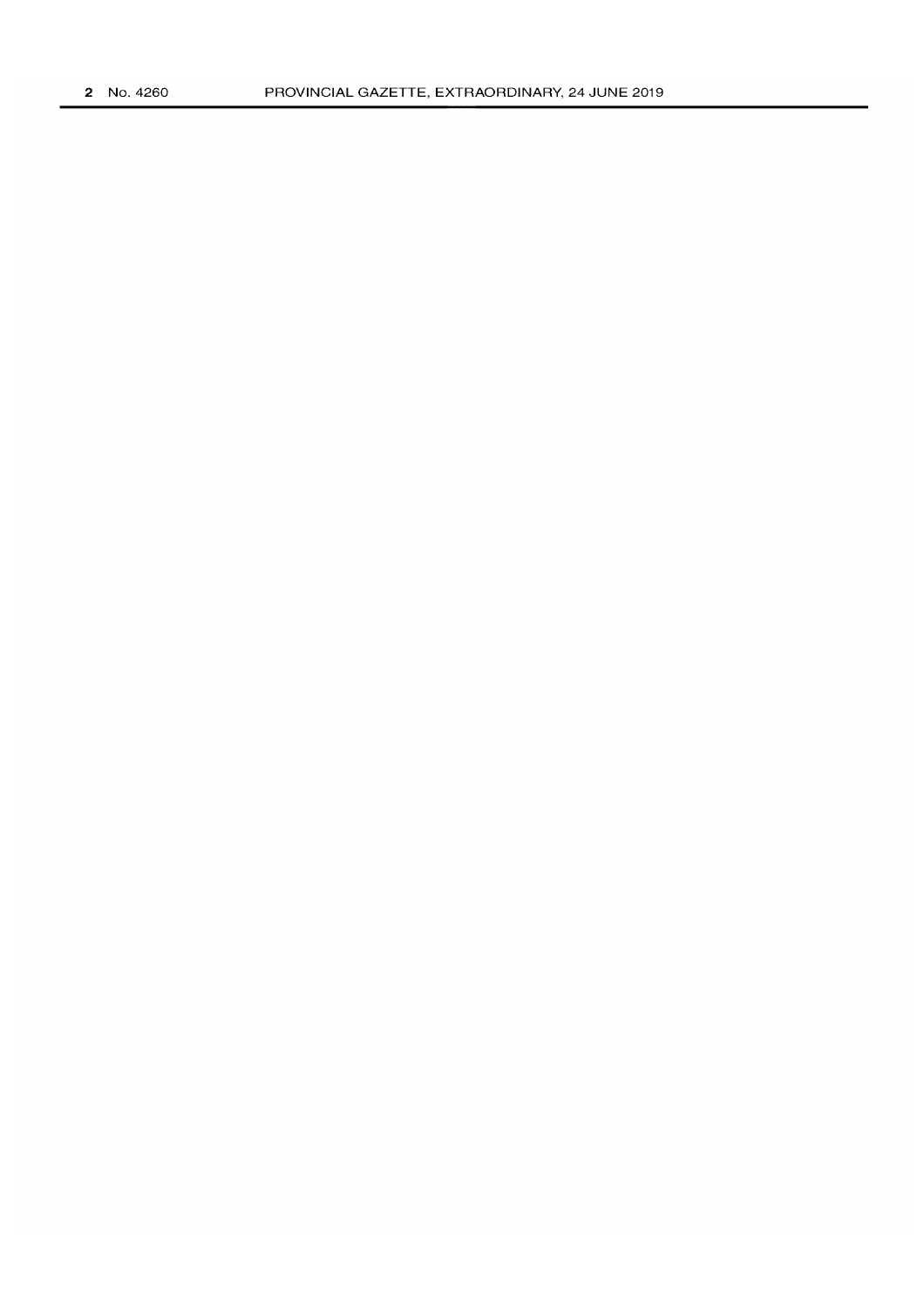## **CONTENTS**

|     |                                                                                                          | Gazette<br>No. | Page<br>No. |
|-----|----------------------------------------------------------------------------------------------------------|----------------|-------------|
|     | <b>PROVINCIAL NOTICES • PROVINSIALE KENNISGEWINGS</b>                                                    |                |             |
| 178 | Gambling Act (5?1997) (Eastern Cape) (as amended): Notice of lodgement of an application for addition of | 4260           |             |